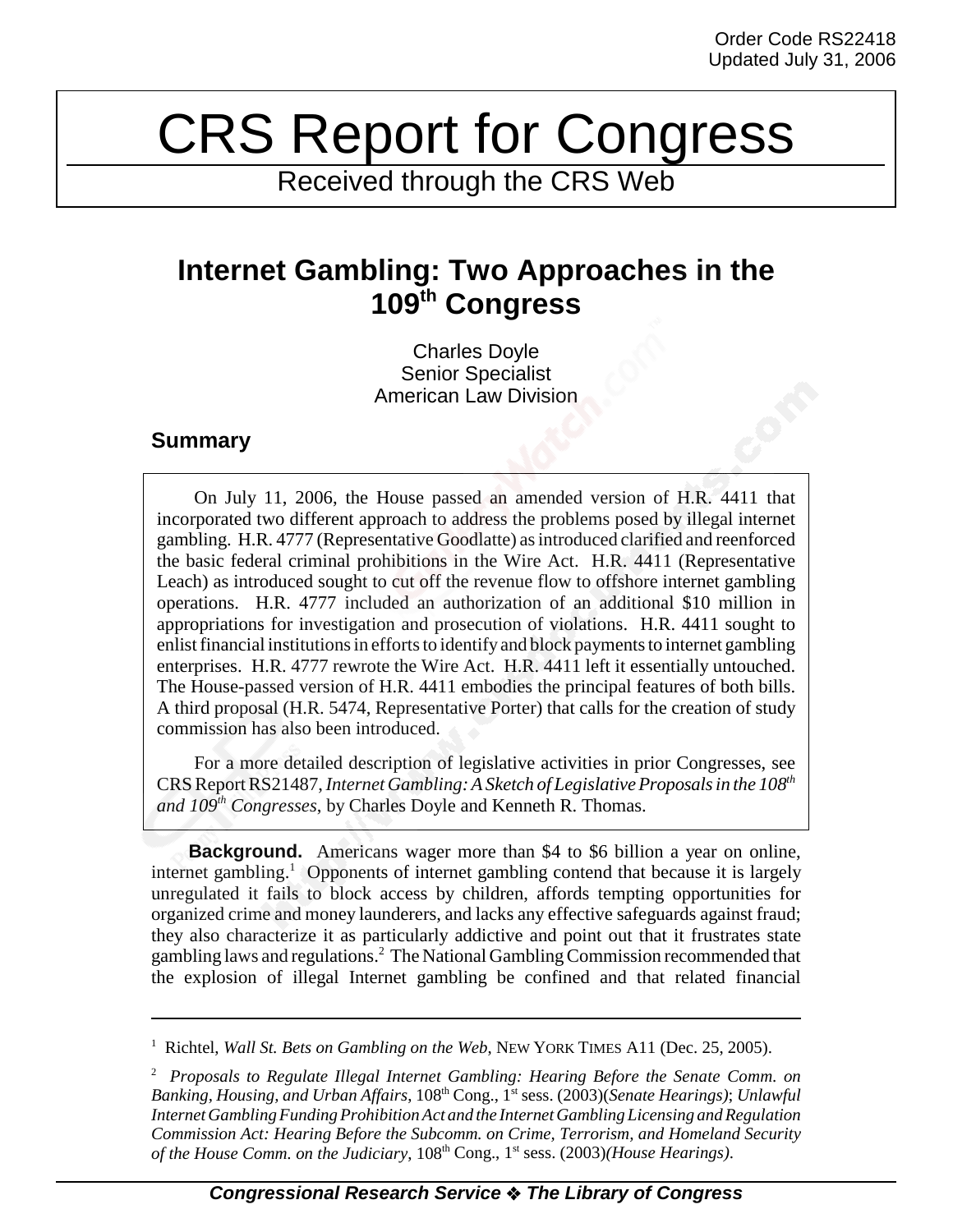transactions be outlawed.<sup>3</sup> Most internet gambling operations are already proscribed by federal law but as yet to little avail.<sup>4</sup> The two most commonly cited obstacles to more effective enforcement are (1) the fact that most internet gambling enterprises operate overseas beyond the effective reach of U.S. authorities;<sup>5</sup> and (2) questions of whether the Wire Act, perhaps the most effective federal anti-gambling statute, can be used against any form of gambling other than sports betting.<sup>6</sup> The task of removing these obstacles has been complicated by the legalization of various forms of gambling in different jurisdictions, by the use of electronic communications and other technological advances in connection with off track betting and other forms of gambling that are legal in some states and illegal in others, by the suggestion that the countenance of such use while prohibiting offshore internet gambling may be contrary to our World Trade Organization (WTO) obligations,<sup>7</sup> and by the shadow of the First Amendment.<sup>8</sup> Congress has weighed the possibility of amending related federal law for several years. The proposals often begin and end with the Wire Act, 18 U.S.C. 1084.

The Wire Act in pertinent part declares that:

Whoever being engaged in the business of betting or wagering knowingly uses a wire communication facility for the transmission in interstate or foreign commerce of bets or wagers or information assisting in the placing of bets or wagers on any sporting event or contest, or for the transmission of a wire communication which entitles the recipient to receive money or credit as a result of bets or wagers, or for information assisting in the placing of bets or wagers, shall be fined under this title or imprisoned not more than two years, or both, 18 U.S.C. 1084(a).

Anyone who aids or abets the commission of any federal crime, including violations of the Wire Act, is subject to the same penalties as the person who commits the violation

5 *House Hearings*, at 9 (testimony of Dep.Ass't Att'y Gen. John G. Malcolm).

6 The Wire Act has been used to prosecute online gambling involving sports gambling, *United States v. Cohen*, 260 F.3d 68 (2d Cir. 2001), but has rarely been used to prosecute any form of gambling other than sports gambling, *but see*, *United States v. Smith*, 390 F.2d 420 (4th Cir. 1968). Moreover, in a civil suit the Fifth Circuit rejected a contention that credit card companies had aided and abetted a violation of the Wire Act when they honored internet gambling charges, since the plaintiff had failed to allege that the charges involved sports gambling, *In re Mastercard International*, 313 F.3d 257, 262-63 (5<sup>th</sup> Cir. 2002).

7 *See*, *United States – Measures Affecting the Cross-Border Supply of Gambling and Betting Services*, 99 AMERICAN JOURNAL OF INTERNATIONAL LAW 861 (2005).

<sup>8</sup> 18 U.S.C. 1304 prohibits FCC regulated radio stations from broadcasting certain gambling information. The Supreme Court upheld the application of section 1304 against a North Carolina station that broadcasted information concerning the Virginia state lottery, because lotteries were unlawful under North Carolina law, *United States v. Edge Broadcasting Co.*, 509 U.S. 418, 429- 31 (1993). Six years later, it held that the First Amendment would not allow the application of section 1304 to advertisements for a local casino by a station located in Louisiana where such gambling was lawful, *Greater New Orleans Broadcasting Ass'n, Inc. v. United States*, 527 U.S. 173, 195-96 (1999).

<sup>3</sup> National Gambling Impact Study Commission, *Final Report*, at 5-12 (1999).

<sup>4</sup> *See generally*, CRS Report 97-619, *Internet Gambling: Overview of Federal Criminal Law*, by Charles Doyle.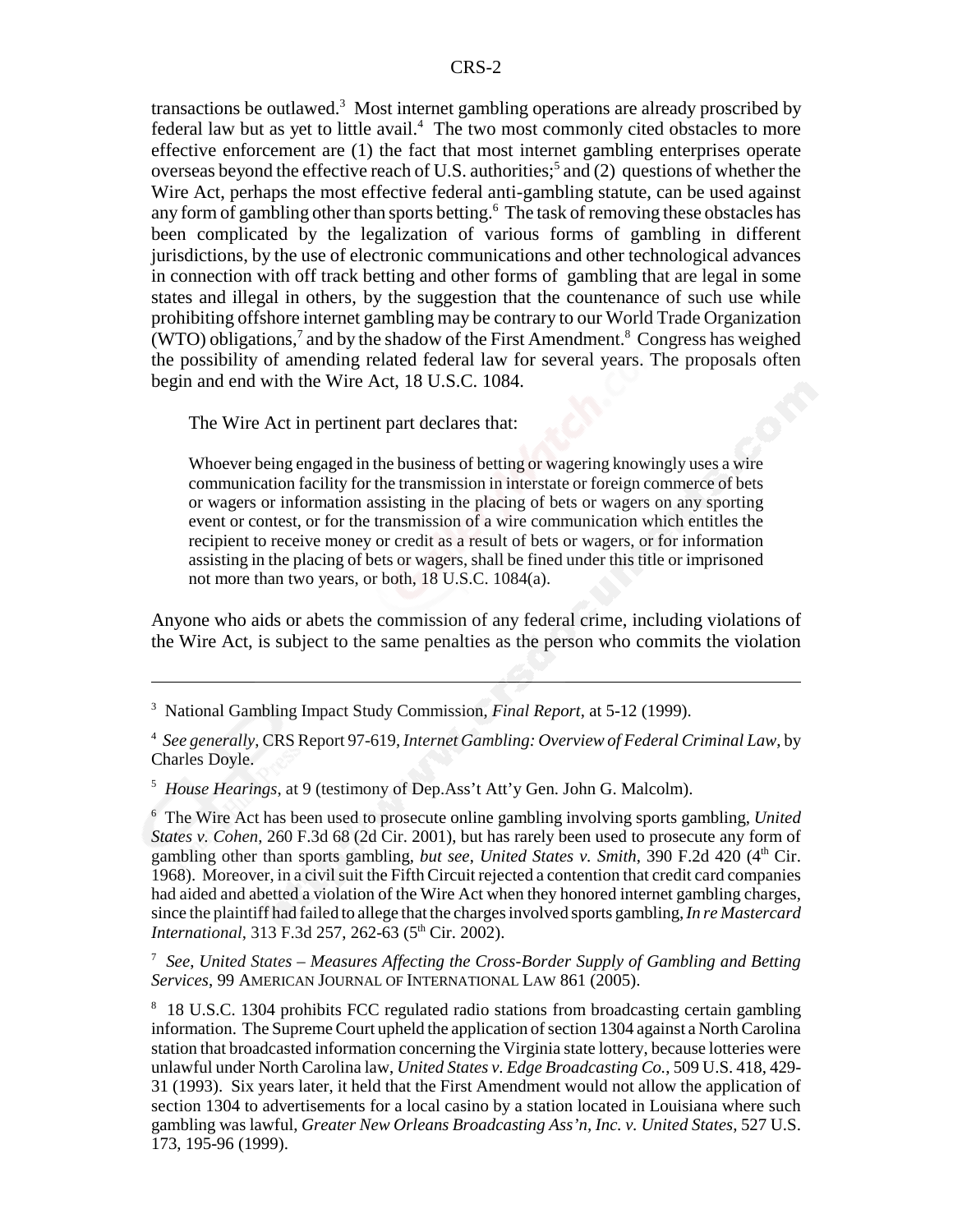directly, 18 U.S.C. 2.9 The Department of Justice has reportedly called upon the specter of an aiding and abetting prosecution to discourage legitimate businesses from providing certain services to offshore internet gambling operations.10

**H.R. 4411 (House passed).** H.R. 4411, as passed by the House,  $11$ incorporates the amended features of H.R. 4777 and the H.R. 4411 as approved by the House Financial Services and Judiciary Committees.<sup>12</sup> It recasts the Wire Act and vests bank regulators (Treasury and the Federal Reserve) with the authority to stem the revenue flow to illicit gambling business.

More specifically, in terms largely reminiscent of H.R. 4777 as introduced, it amends the Wire Act to:

- prohibit those in the gambling business from using a communication facility to transmit a bet or information to facilitate placing a bet or a communication entitling the recipient to money or credit as a consequence of a bet or wager – when the transmission occurs (a) in interstate commerce, (b) within U.S. special maritime or territorial jurisdiction, or (c) into or out of the U.S., proposed 18 U.S.C. 1084(a)(1);

- prohibit those in the gambling business from accepting cash, check, credit or other form of payment in connection with such transmissions, proposed 18 U.S.C.  $1084(a)(2)$ ;

- punish offenders with imprisonment for not more than 5 years (the Wire Act now carries a maximum term of 2 years) and/or a fine of not more than \$250,000 (\$500,000 for organizations), proposed 18 U.S.C. 1084(a);

- clarify the Wire Act language that suggests it applies only to sports gambling, proposed 18 U.S.C. 1084(a),(b), and that limits its application to wire communications, proposed 18 U.S.C. 1081(5);

- carries forward and expands an existing Wire Act provision so as to permit federal, state, local or tribal law enforcement officials to request communications carriers to discontinue service to subscribers who transmit gambling information in violation of the amended Wire Act's provisions, proposed 18 U.S.C. 1084(f);

<sup>&</sup>lt;sup>9</sup> "In order to aid and abet another to commit a crime it is necessary that a defendant in some sort associate himself with the venture, that he participate in it as in something that he wishes to bring about, that he seek by his action to make it succeed," *Nye & Nissen v. United States*, 336 U.S. 613, 619 (1949).

<sup>&</sup>lt;sup>10</sup> Smith, *Interbet, It's Illegal, But Online Gambling Mushrooms Anyway*, ROCKY MOUNTAIN NEWS 1B (Jan. 30, 2006)("the Sporting News earlier this month agreed to pay a \$4.2 million fine and launch a \$3 million public-service campaign to settle federal charges it had run illegal online gambling advertising"); Timmons & Pfanner, *Online Gambling Shares Climb 11% in Debut Day*, NEW YORK TIMES C6 (June 28, 2005)("Many United States credit card issuers, under government pressure, also block payments to online gambling sites").

<sup>&</sup>lt;sup>11</sup> 152 *Cong.Rec.* H5008 (daily ed. July 11, 2006); the text of H.R. 4411 as passed by the House appears in 152 *Cong.Rec.* H4980-983 (daily ed. July 11, 2006).

<sup>&</sup>lt;sup>12</sup> H.Rept. 109-412, pt.1 and pt.2 (2006).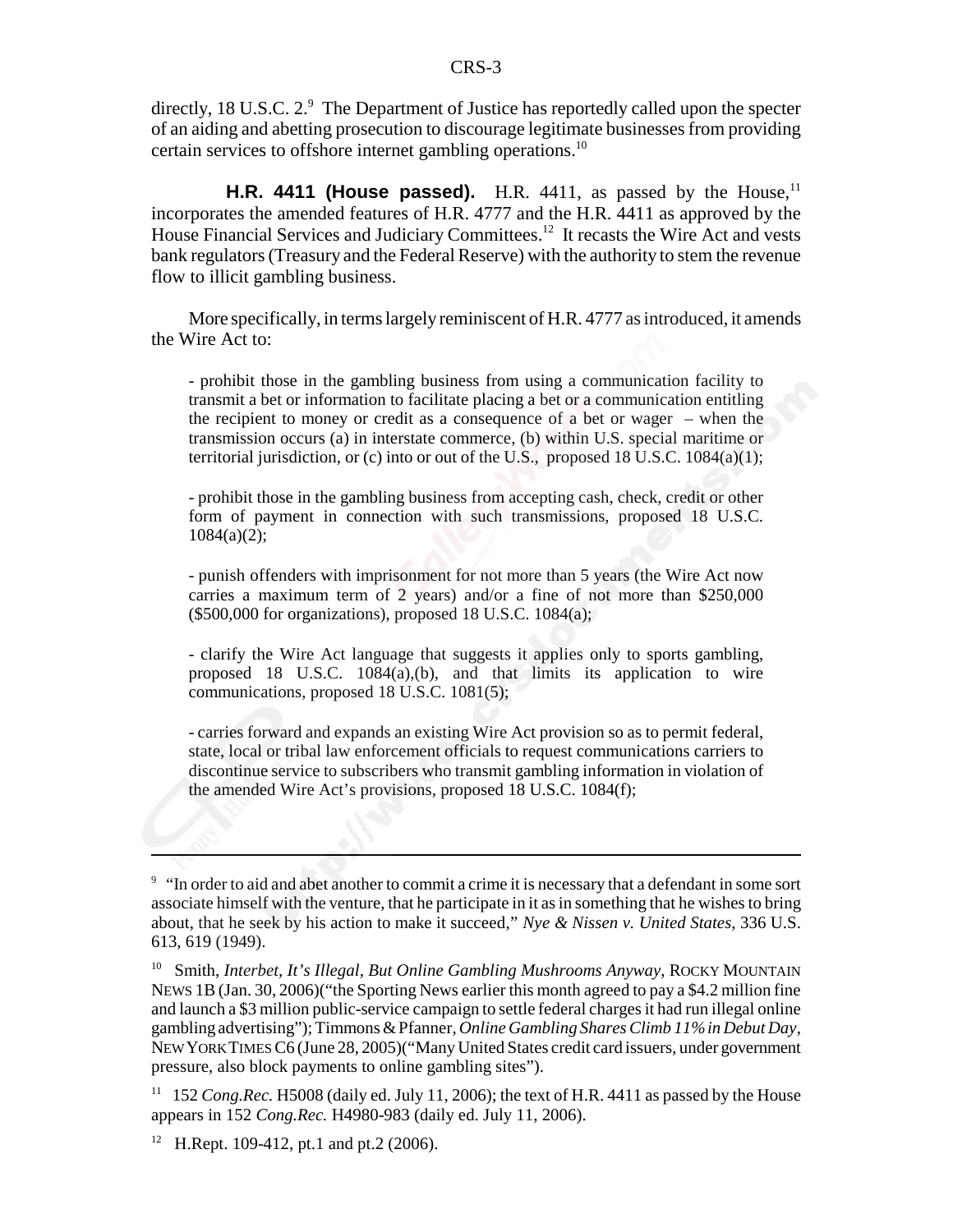- authorize federal, state, local, or tribal authorities to seek judicial restraining orders to prevent payments or communications in violation of the Act, proposed 18 U.S.C. 1085;

- disclaim any intent to supersede state or tribal gambling prohibitions or those of the Professional and Amateur Sports Protection Act (28 U.S.C. 3701 et seq.), proposed 18 U.S.C. 1084(d), (e);

- exempt from the prohibitions of the Wire Act:

+ securities transactions, proposed 18 U.S.C. 1081(6)(D)(i);

+ commodities transactions, proposed 18 U.S.C. 1081(6)(D)(ii), (iv);

+ over-the-counter derivative instruments, proposed 18 U.S.C. 1081(6)(D)(iii);

+ indemnity or guarantee contracts, proposed 18 U.S.C.  $1081(6)(D)(v)$ ;

+ insurance contracts, proposed 18 U.S.C. 1081(6)(D)(vi);

+ bank transactions (transactions with insured depository institutions), proposed 18 U.S.C.  $(6)(D)(vii)$ ;

+ games or contests in which the participants to do not risk anything but their efforts, proposed 18 U.S.C. 1081(6)(D)(viii);

+ certain sports fantasy contests, 18 U.S.C.  $1081(6)(D)(ix)$ ;

+ supplying non-soliciting/facilitating, educational or news reporting information on lawful gambling, proposed 18 U.S.C. 1081(13)(A), 1084(b)(1), 1084(c)(1);

+ advertising lawful gambling where it is lawful, proposed 18 U.S.C. 1081(13)(B);

+ transmitting gambling information to and from places where it is lawful, proposed 18 U.S.C. 1084(b);

+ transmitting bets or gambling information within a state where it is lawful, regulated, and subject to location and age verification provisions, proposed 18 U.S.C. 1984(c);

+ transmission of bets or gambling information relating to the Indian Gaming Regulatory Act in states where it is lawful, regulated, and subject to location and age verification provisions, proposed 18 U.S.C. 1984(c);

+ conduct permitted by the Interstate Horse Racing Act (15 U.S.C. 3001 et seq.), proposed 18 U.S.C. 1084(f);

It also authorizes additional appropriations of \$10 million for each four fiscal years between FY2007 and FY2010 for investigation and prosecution of Wire Act violations; and contains provisions designed leave where it stands the legal status of gambling under the Interstate Horseracing Act (15 U.S.C. 3001 et seq.), secs. 105, 106 of the bill.

The remainder of House passed H.R. 4411 is devoted to the regulatory and diplomatic proposals found in H.R. 4411 as approved by the Judiciary and Financial Services Committee.

It instructs the Treasury Secretary and Federal Reserve Board in consultation with the Attorney General to promulgate regulations directing banks and other members of the payment system to adopt policies and practices to enable to them identify and prevent restricted gambling related transactions, proposed 31 U.S.C. 5363.

Moreover, it asks that the Treasury Secretary report annually on international internet gambling deliberations and that the executive branch encourage Financial Action Task Force on Money Laundering (FATF) and other multinational groups to examine the extent to which internet gambling provides a vehicle for money laundering, corruption or other crimes.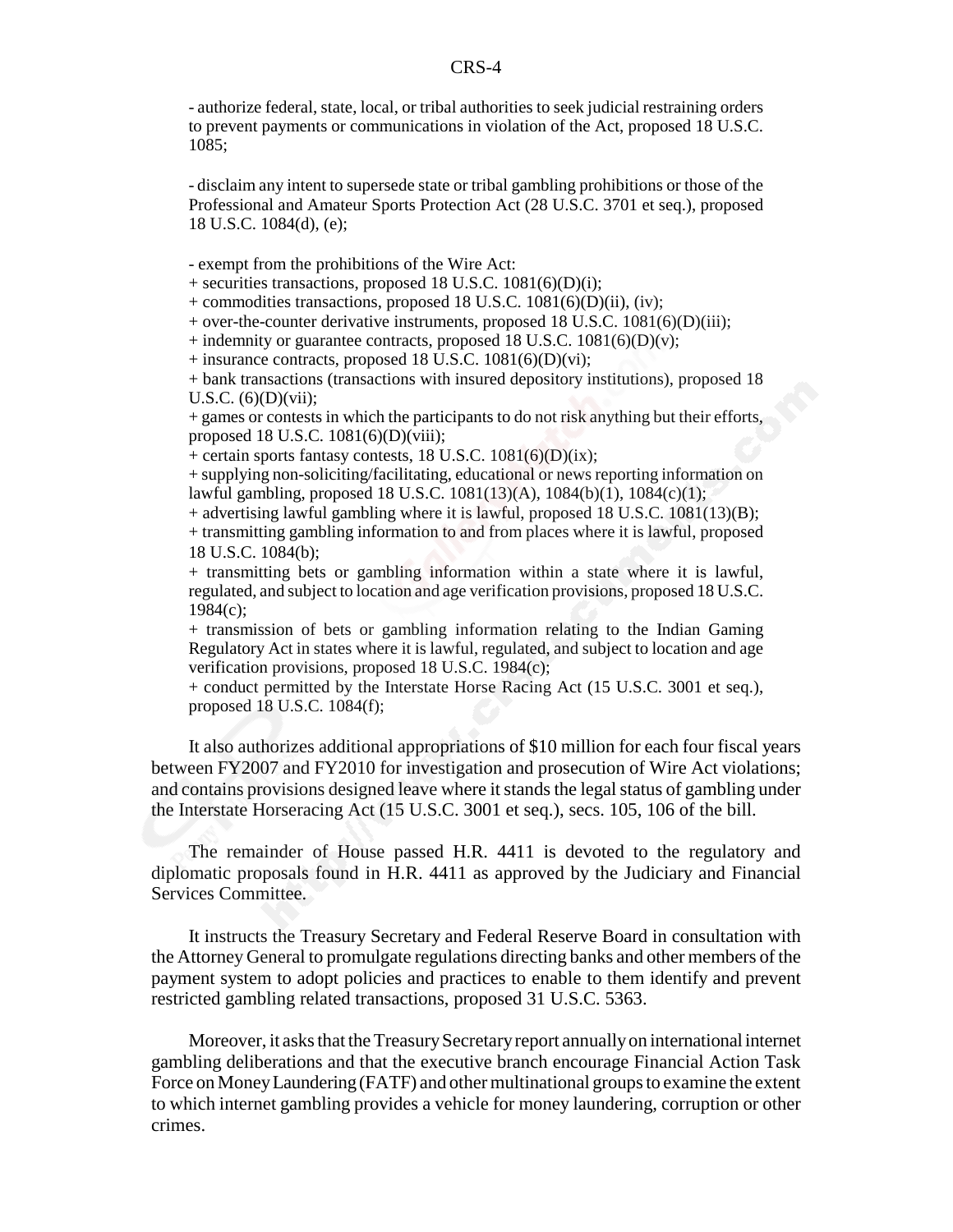Presumably since H.R. 4777 contribution of the revised H.R. 4411 already provides criminal and civil enforcement mechanisms in proposed 18 U.S.C. 1084, 1085 that apply to the use of financial services to facilitate illegal gambling, similar provisions originally contained in H.R. 4411 were replicated in the House passed version.

In the past, proposals comparable to those portions of H.R. 4411 originating in H.R. 4777 have engender criticism from some that it goes too far and from others that it does not go far enough.<sup>13</sup> While the Department of Justice generally endorsed the H.R. 4777 approach, several of the original features of H.R. 4777 gave it pause. Some, like those involving the Interstate Horseracing Act, appear to have been amended;<sup>14</sup> others, like those involving the coverage of poker<sup>15</sup> and availability of judicial relief against internet service providers,<sup>16</sup> appear not have been.

<sup>&</sup>lt;sup>13</sup> Senate Hearings, at 9 (testimony of Connecticut Att'y Gen. Richard Blumenthal)("I believe this law should be clear, broad, unassailable, without any exceptions, even for State-sanctioned gambling. If we have exceptions, they will swallow the rule"); *House Hearings*, at 14 (testimony of former Indiana Att'y Gen. Jeffrey A. Modisett)("I don't believe the choice . . . is whether or not there will be internet gambling in the U.S. There will be. The question is what sort of Internet gambling there will be... [T]here is the potential for a tightly regulated industry, overseen by Americans of integrity, bolstered by laws and regulations that provide substantial protections for minors and problem gamblers, remove the potential for money laundering, and provide economic benefit and tax revenue in the U.S."); H.Rept. 108-51, at 72 (2003) (Dissenting Views)("Additionally, the bill does not make it illegal for an individual to place an Internet bet. ...As such, the bill leaves out the most effective enforcement mechanism – targeting individual bettors").

 $14$  H.R. 4411 has been very carefully drafted to maintain the status quo regarding horseracing, preserving the ability of the Executive Branch and the horseracing industry to litigate the proper interpretation of these two statutes. The test of the bill is clear: 'this Act does not change which [activities] relating to horseracing may or may not be allowed under federal law.' To the degree this act provides new definitional standards, it bolsters rather than diminishes the Justice Department's latitude," 152 *Cong.Rec.* H4985 (daily ed. July 11, 2006)(remarks of Rep. Leach).

<sup>15</sup> *H.R. 4777, The "Internet Gambling Prohibition Act": Hearing Before the Subcomm. on Crime, Terrorism, and Homeland Security of the House Comm. on the Judiciary, 109th* Cong., 2d Sess. (2006)(statement of Bruce G. Ohr, Chief of the Organized Crime and Racketeering Section, Criminal Division, U.S. Justice Department)("since the definition of the term 'bet or wage' requires that the activity be 'predominately subject to chance,' we are concerned whether this definition is sufficient to cover card games, such as poker"), available on July 7, 2006 at [http://judiciary.house.gov/media/pdfs/ohr040506.pdf]. But see, 38 AMERICAN JURISPRUDENCE 2D §4 ("the test of whether a game is one of chance or one of skill is not whether it contains an element of chance or an element of skill, but which of these is the dominating element that determines the result of the game").

<sup>&</sup>lt;sup>16</sup> *Id.* ("The Justice Department believes that Rule 65 of the Federal Rules of Civil Procedure should be the sole standard used by courts in considering whether to grant injunctive relief and what form this relief should take. . . .That provision leaves it to the discretion of the district court judge to determine on a case-by-case basis what form the relief should take. Proposed subsection [1085(d)], however, limits the relief that can be granted against an Internet service provider. The Department believes that the judge who has reviewed the specific evidence in the case should have the authority, as he or she currently does under rule 65, to fashion the appropriate remedy or relief").